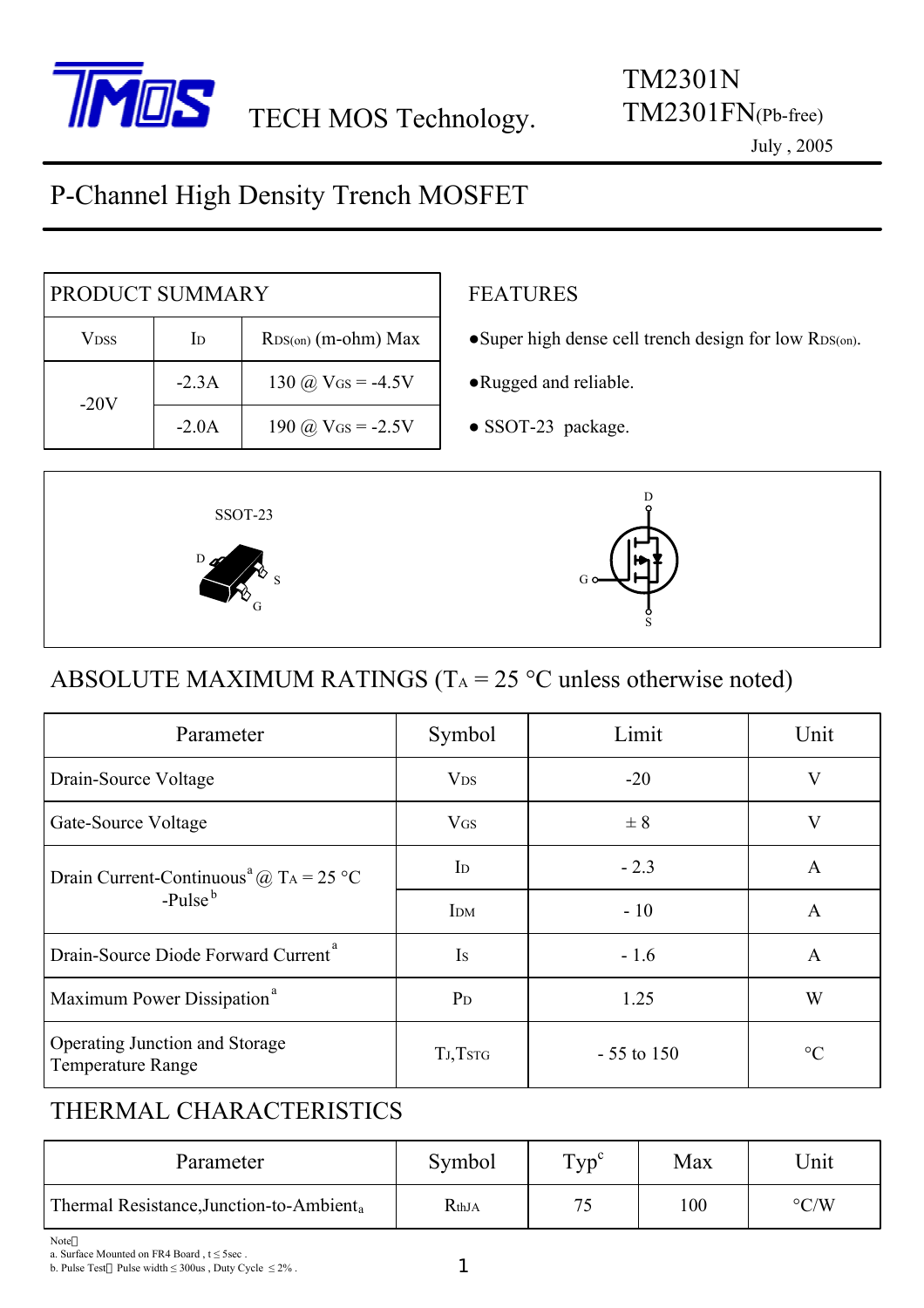

## ELECTRICAL CHARACTERISTICS (T<sub>A</sub> = 25 °C unless otherwise noted)

| Parameter                                     | Symbol                     | Condition                                                  | Min    | Type <sup>c</sup> | Max    | Unit  |  |  |
|-----------------------------------------------|----------------------------|------------------------------------------------------------|--------|-------------------|--------|-------|--|--|
| OFF CHARACTERISTICS                           |                            |                                                            |        |                   |        |       |  |  |
| Drain-Source Breakdown Voltage                | <b>BV</b> <sub>DSS</sub>   | $V$ GS = 0V, Ip = -250uA                                   | $-20$  |                   |        | V     |  |  |
| Zero Gate Voltage Drain Current               | <b>IDSS</b>                | $V_{DS} = -16V$ , $V_{GS} = 0V$                            |        |                   | $-1$   | uA    |  |  |
| Gate-Body Leakage                             | <b>IGSS</b>                | $V$ GS = -8V, $V$ DS = 0V                                  |        |                   | $-100$ | nA    |  |  |
| ON CHARACTERISTICS <sup>b</sup>               |                            |                                                            |        |                   |        |       |  |  |
| Gate Threshold Voltage                        | $V$ GS(th)                 | $V_{DS} = V_{GS}$ , I <sub>D</sub> = -250uA                | $-0.6$ | $-0.9$            | $-1.3$ | V     |  |  |
| Drain-Source On-State Resistance              | RDS(0n)                    | $V_{GS} = -4.5V$ , I <sub>D</sub> = -2.3A                  |        | 100               | 130    | m-ohm |  |  |
|                                               |                            | $V_{GS} = -2.5V$ , I <sub>D</sub> = $-2.0A$                |        | 150               | 190    | m-ohm |  |  |
| DRAIN-SOURCE DIODE CHARACTERISTICS $^{\rm b}$ |                            |                                                            |        |                   |        |       |  |  |
| Diode Forward Voltage                         | VSD                        | $V_{GS} = 0V$ , Is = -1.0A                                 |        |                   | $-1.0$ | V     |  |  |
| SWITCHING CHARACTERISTICS <sup>c</sup>        |                            |                                                            |        |                   |        |       |  |  |
| <b>Total Gate Charge</b>                      | $Q_g$                      |                                                            |        | 4.32              |        | nC    |  |  |
| Gate-Source Charge                            | $Q_{gs}$                   | $V_{DS} = -10V$ , $I_D = -1A$<br>$V$ <sub>GS</sub> = -4.5V |        | 1.06              |        | nC    |  |  |
| Gate-Drain Charge                             | Qgd                        |                                                            |        | 0.84              |        | nC    |  |  |
| Turn-On Delay Time                            | ID(ON)                     | $V_{DD} = -10V$ , $I_D = -1A$                              |        | 13                |        | ns    |  |  |
| Rise Time                                     | tr                         | $V_{GEN} = -4.5V$                                          |        | 36                |        | ns    |  |  |
| Turn-Off Delay Time                           | ID(OFF)                    | $R_L = 10$ ohm                                             |        | 42                |        | ns    |  |  |
| Fall Time                                     | $\mathop{\rm tr}\nolimits$ | $RGEN = 10 ohm$                                            |        | 34                |        | ns    |  |  |

Note

b. Pulse Test Pulse width  $\leq 300$ us, Duty Cycle  $\leq 2\%$ .

c. Guaranteed by design , not subject to production testing .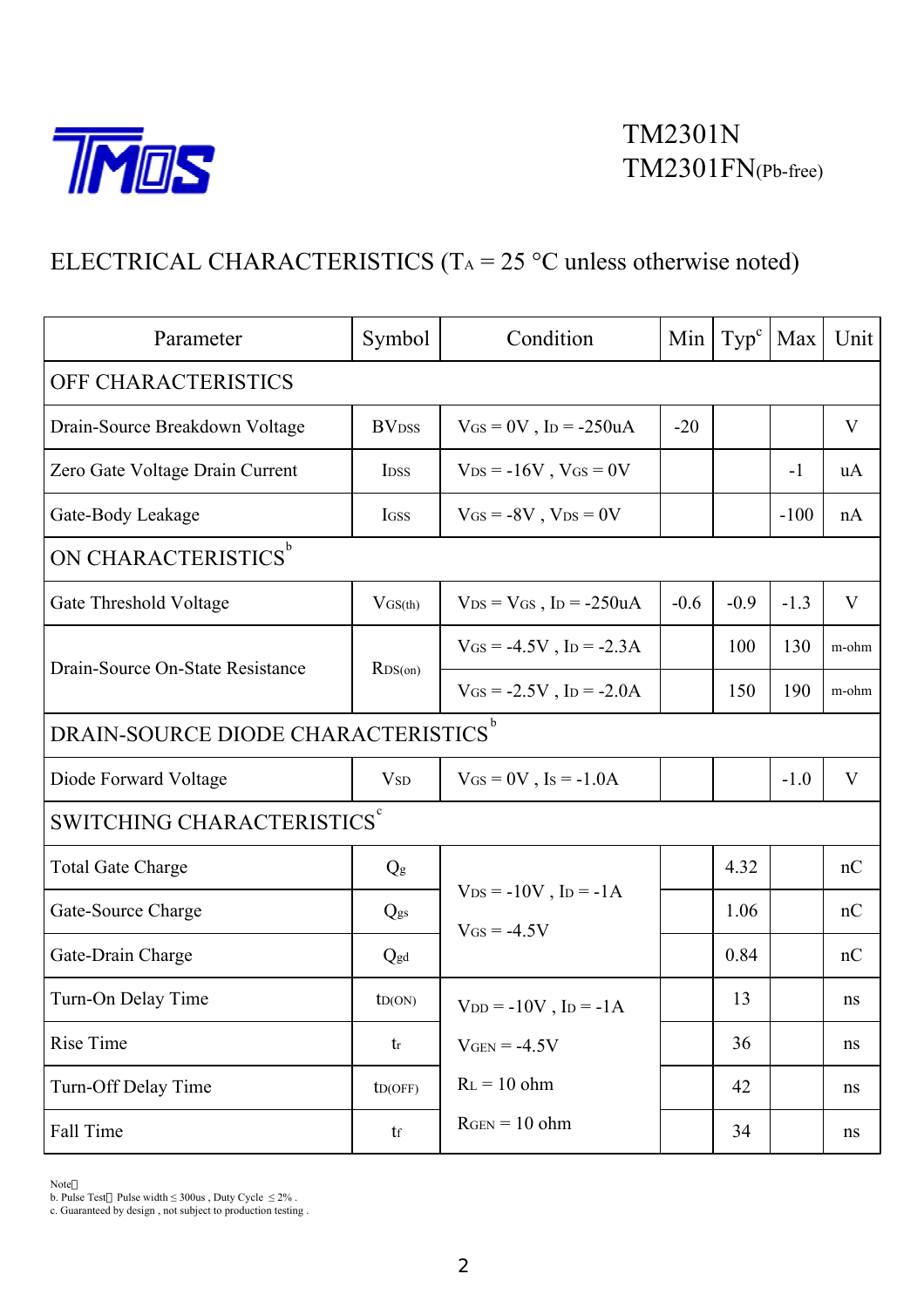



Figure 5. Gate Threshold Variation with Temperature



Figure 2. Transfer Characteristics



Figure 4. On-Resistance Variation with Temperature



Figure 7. Gate Charge